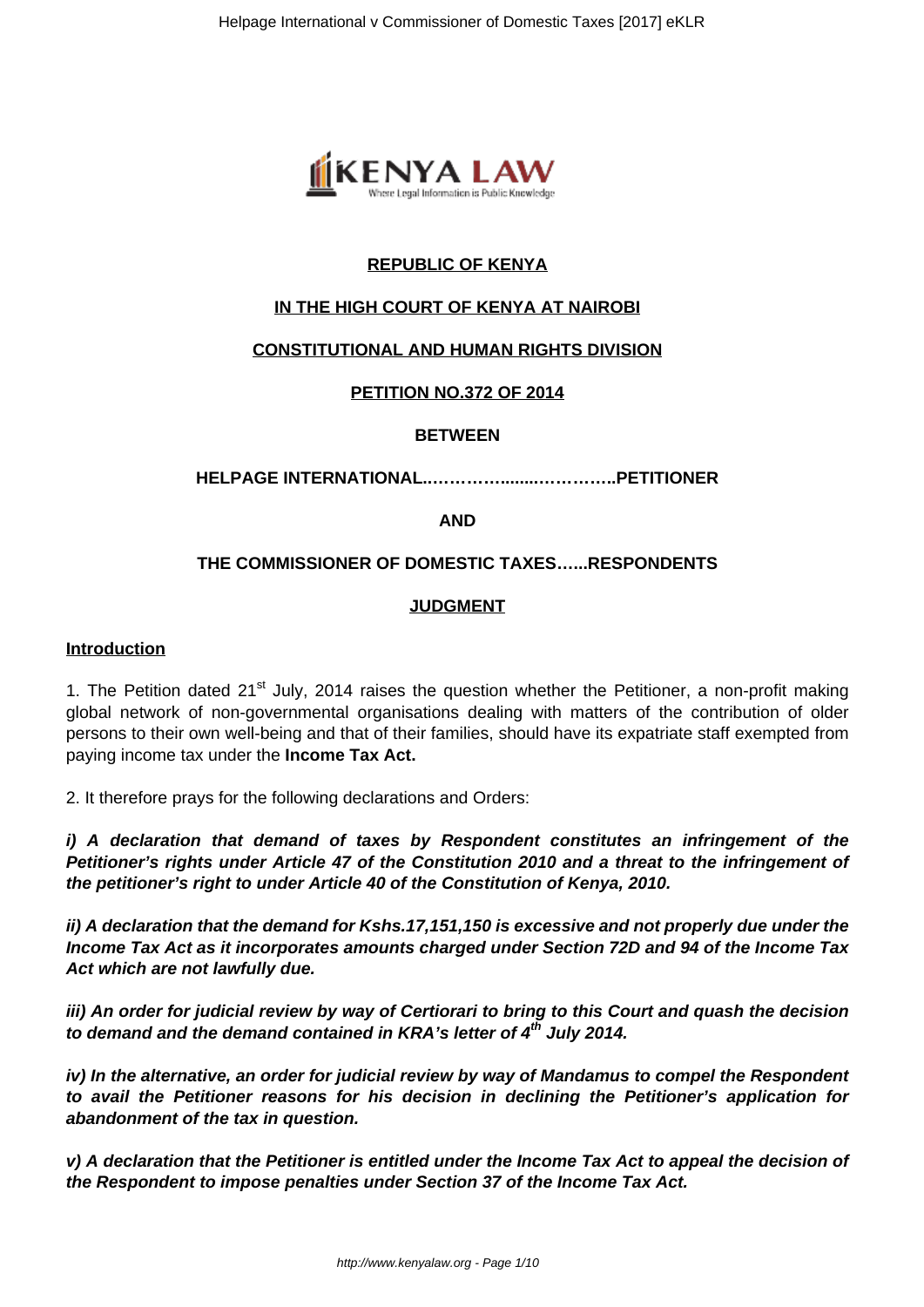## **vi) Any other orders that t this Honourable Court may deem necessary to grant.**

# **vii) An order for costs of this Application.**

# **Petitioner's case**

3. The Petitioner states that sometime in November, 2003, the Commissioner of Domestic Taxes commenced an audit on the Petitioner's books of account which was concluded in April, 2004. One of the actions the Commissioner thereafter took was to raise additional taxes in respect of three employees working in Kenya but whose remuneration had been paid by the Petitioner's head office in the United Kingdom and who were also expected to pay their own taxes. The said employees were also contracted to work in other Countries other than Kenya and in the Petitioner's understanding, these factors did not place any obligation on it to remit Pay as You Earn (PAYE) taxes in respect of the said employees.

4. It is also the Petitioner's contention that the uncertainty as to the question whether the income of the employees qualified as having been derived in Kenya for purposes of the **Income Tax Act** and that the sum of Kshs.17,151,150.00 demanded of it as the principal tax, penalties and interest was not chargeable, would only lead to the conclusion that the taxes are not done and payable as alleged by the Respondent.

5. In any event, it is also its case that once it received a demand for payment of the above sum, it requested the Minister of Finance to grant a waiver of the additional tax and also sought an exemption of payment of income tax by its expatriate staff. The Ministry of Gender, Sports, Culture and Social Services supported those actions and in July 2004, the Kenya Revenue Authority, through the office of the present Respondent, granted the Petitioner exemption status in respect of income tax.

6. According to the Petitioner, therefore upon the certificate of exemption being granted, it took the position that no income tax was payable and it had the legitimate expectation that the demand for payment of the sum of Kshs.17,151,150.00 had been waived. It was therefore surprised when in July 2006, a further demand was made for payment of the said sum and its response, clarification and follow up on the said demand elicited no response from the Respondent until the year 2013 when, upon another audit being conducted, the Respondent raised additional taxes amounting to Kshs.40,648,733.00 and although it commenced settlement of the principal sum of Kshs.19,011,847.00 and waiver on the penalties and interest, but by letter dated on  $4<sup>th</sup>$  July, 2014, the Principal Secretary, National Treasury, informed it that the request for waiver of income tax had been declined and that the original sum of Kshs.17,151,150.00 plus penalties and interest was payable immediately.

7. It is its contention in the above context that its rights to expeditious, efficient, lawful, reasonable and procedurally fair administrative action under **Article 47** of the **Constitution** had been violated as have its rights to information under **Article 35,** right to property under **Article 40**, right to a fair hearing under **Article 50(1),** as well as the rights of the elderly under **Article 47**.

8. In submissions, counsel for the Petitioner stated that following the Petitioner's request for tax exemption, the Respondent ought to have invoked **Section 23** of the **Income Tax Act** and taken the appropriate step thereby, and using the criteria that there was uncertainty in the applicable law and there was also the question of hardship and equity in the collection of the disputed sums.

9. Further, that following the decision in **Mwangi S. Kaimenyi v A-G & Another [2014]**, the delay in responding to the request for a waiver was inordinate and amounted to a violation of the right to fair administrative action. And that failure to furnish the Petitioner with written reasons for the decision not to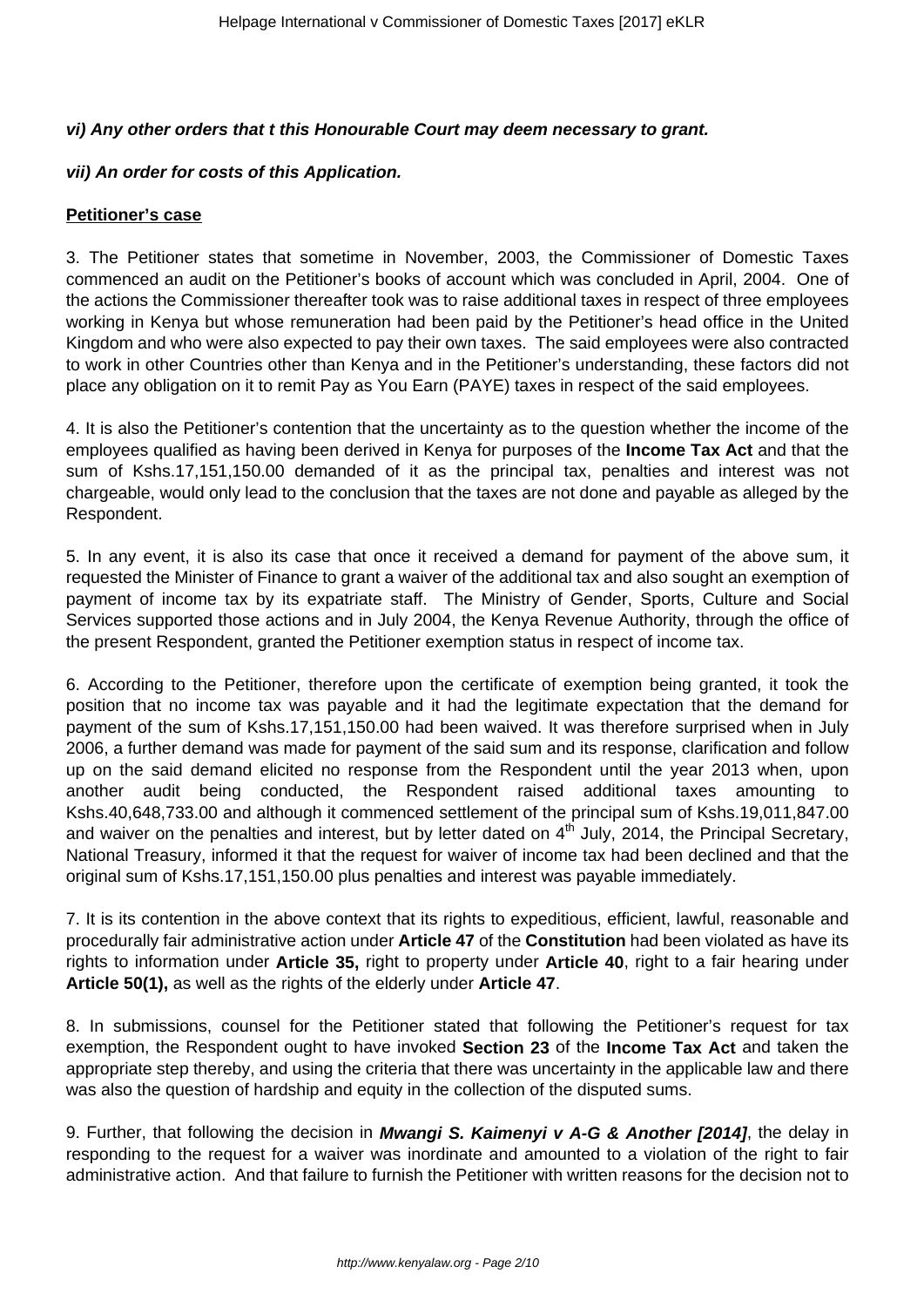waive the disputed taxes also amounted to a violation of **Article 47(2)** of the **Constitution** as was the finding in **Justice Joseph Mutava v JSC & Another, Petition No. 337 of 2013.**

10. Referring to **Section 72 (D)** of the **Income Tax Act,** Counsel stated that the amendment to that Section removed the requirement for payment of penalties as PAYE and therefore the sum of money demanded by the Respondent should not in any circumstance include penalties on the principal sum. And that so far as the interest charged also included interest on the penalties, then it too is unlawful.

On legitimate expectation, Counsel submitted that following the decision in **R. v Permanent Secretary, Ministry of Housing & Another [2014] eKLR,** a party to whom a decision adversely affecting it may be made, has the legitimate expectation that it must be heard before that decision is made.

11. Lastly, invoking **Article 57** of the **Constitution**, Counsel for the Petitioner intended that the funds for which the alleged taxes would be paid from, have been earmarked for the purpose of assisting the elderly thus violating the rights enshrined in that Article.

12. For all the reasons set out above, the Petitioner prays for the Orders elsewhere set out above.

## **Respondent's case**

13. In response to the Petition, the Commissioner of Domestic Taxes filed a replying affidavit sworn on 31<sup>st</sup> December, 2014 by Beatrice Mkamburi, an officer in the Policy Technical Unit in the Commissioner's office.

14. It is the Respondent's case that when a tax audit was conducted at the Petitioner's office in 2003, it was found that while three members of its staff were expatriates, and worked on a regional basis in Africa, but based in Nairobi, they were enjoying non-cash benefits such as housing, electricity and water but were receiving their salaries from the London office of the Petitioner. It was her deposition in that regard that these benefits are treated as income earned in Kenya and are therefore taxable in Kenya.

15. In addition, that any exemption of the three expatriate employees from payment of tax was a matter squarely within the mandate of the Kenya Revenue Authority and the Cabinet Secretary in-charge of the Treasury and not by a decision of the Petitioner. That since no such exemption was ever made, the tax is payable as demanded by the Respondent. In any event, that an attempt by the Petitioner to seek abandonment of tax from the Cabinet Secretary was denied and even if a waiver of tax could be made under **Section 3(1)** of the **Income Tax Act,** only interest and penalties could be waived and not the principal sum.

16. In answer to the allegation that the Petitioner was tax exempt, it is the Respondent's case that the exemption granted to the Petitioner as an NGO is not extendable to PAYE due from the three expatriate employees as the former was only an exemption from corporation tax and not the tax liabilities of individual employees.

17. On the Petitioner's allegation that its constitutional rights have been violated, the Respondent's contention is that a demand for payment of tax cannot amount to a violation of the Constitution as payment of tax is a lawful obligation imposed on every income earning citizen and resident of Kenya.

18. In written submissions filed on 20<sup>th</sup> January 2016, Counsel for the Respondent added that under **Section 5(2)** of the **Income Tax Act,** the three expatriate employees **"do not qualify for allowable deductions of the benefits they were gaining from housing, water and electricity payments by**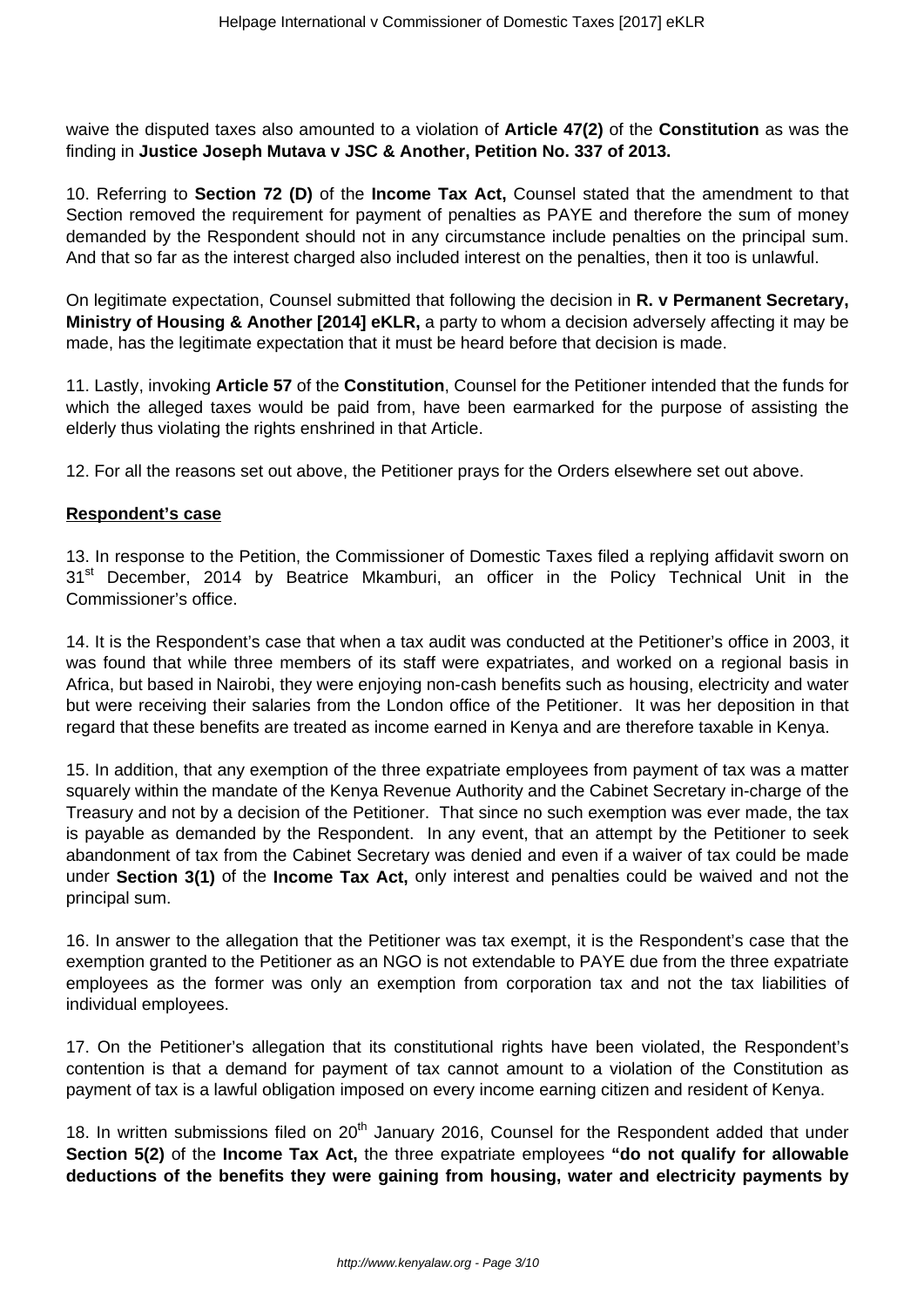**their employer"** Further, that the said employees were obligated to pay taxes on those benefits whether or not they were resident in Kenya as long as the income was generated for services rendered or benefits received while in Kenya.

19. It is also the Respondent's submission that under **Section 37(1)** of the **Income Tax Act**, it is the employer (in this case the Respondent) who is obligated to deduct taxes from its employees' emoluments hence the demand initially made to it to pay the principal sum due plus penalties and interest under **Section 37(2)** of the **Act**.

20. Turning back to the role of the Cabinet Secretary in-charge of the Treasury, it is the Respondent's submission that as long as the Cabinet Secretary did not grant any tax waiver to the employees, then the tax demanded was payable. In any event, that failure to enjoin the Cabinet Secretary aforesaid to the present Petition renders all allegations against him inadmissible. Furthermore, once the Petitioner applied for a tax waiver, then it could only be taken that it admitted that the taxes were due and it cannot now claim otherwise.

21. On the principles of legitimate expectation, it is the Respondent's submission that in the face of clear statutory provisions and obligations, legitimate expectation cannot be pleaded. Reliance in that regard was placed on **R v KRA ex parte Aberdare Freight Services Ltd [2004] 2 KLR 530** and **Council of Civil Service Unions v Minister for the Civil Service [1985] AC 374.**

22. Lastly, the Respondent seeks orders that the Petition, being without merit, ought to be dismissed with costs.

## **Determination**

23. At the heart of this Petition is the question whether the Respondent's demand for payment of the sum of Kshs.17,151,150 as income tax due from the Petitioner was lawful or not. While this ought to have been a simple commercial dispute to be handled as such by the Commercial, Tax and Admiralty Division of the High Court, the Petitioner crafted it as a constitutional question principally under **Article 47** of the **Constitution** and so I will start from there. I say so because as can be seen from the prayers set out above, prayers (ii) and (v) are matters of interpretation of the **Income Tax Act** in the instant context and no constitutional issues arise for determination. Prayers (iii) and (iv) are consequential orders should a violation of **Article 47** of the **Constitution** be proved.

#### Right to Fair Administrative Action under Article 47 of the Constitution be proved.

24. **Article 47(1)** and **(2)** of the **Constitution** provide as follows:

**"(1) Every person has the right to administrative action that is expeditious, efficient, lawful, reasonable and procedurally fair.**

## **(2) If a right or fundamental freedom of a person has been or is likely to be adversely affected by administrative action, the person has the right to be given written reasons for the action."**

25. Pursuant to **Article 47(3),** the National Assembly enacted the **Fair Administrative Action Act** which in **Section 4** provides as follows

**1) Every person has the right to administrative action which is expeditious, efficient, lawful, reasonable and procedurally fair.**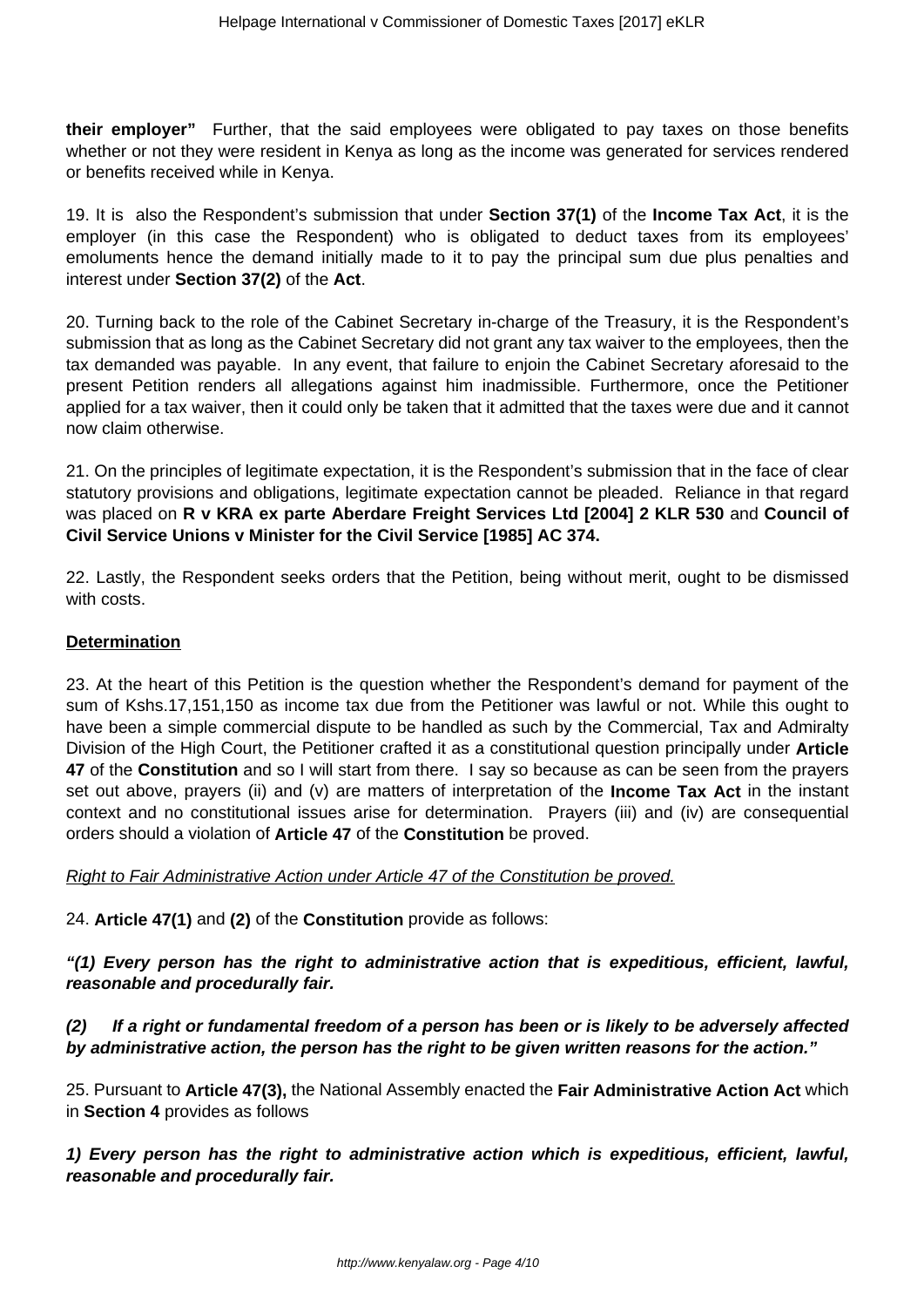**2) Every person has the right to be given written reasons for any administrative action that is taken against him.**

**3) Where an administrative action is likely to adversely affect the rights or fundamental freedoms of any person, the administrator shall give the person affected by the decision-**

**a) Prior and adequate notice of the nature and reasons for the proposed administrative action;**

**b) an opportunity to be heard and to make representations in that regard;**

**c) notice of a right to a review or internal appeal against an administrative decision, where applicable;**

**d) a statement of reasons pursuant to Section 6;**

**e) notice of the right to legal representation, where applicable;**

**f) Notice of the right to cross-examine or where applicable; or**

## **g) information, materials and evidence to be relied upon in making the decision or taking the administrative action.**

26. In that context, what is the Petitioner's complaint" I gather that upon the demand for taxes being made, it considered the matter, and applied for a waiver of the additional taxes on 14<sup>th</sup> April 2006 and that a response was only received eight years later. Further, that it is indeed entitled to a tax waiver for reasons set out above and that the Cabinet Secretary in-charge of the Treasury was obligated to give reasons for refusal to do so. If that be so, the first question to ask is, if the Petitioner took the view that the right approach to addressing its problem was to seek a waiver of taxes, to whom was the request for waiver of taxes directed"

27. I have seen the letter dated 14th April 2006 and it was addressed to **"Hon. Maina Kamanda, Minister for Gender, Sports, Culture and Social Services".** It was not copied to the present Respondent although it was headed **"Application for Exemption of Income Tax for Expatriate Staff."**

28. In an earlier letter dated  $7<sup>th</sup>$  April 2004 however, the Petitioner wrote to Mr. Benson L. Korongo, Senior Assistant Commissioner of the Kenya Revenue Authority and indicated that it would take up "the issue of waiver and exemption of income tax … at the level of the Ministry of Foreign Affairs, Finance and Gender, Culture, Sports, Culture and Social Services" but by a letter dated 4/6/2011 the Permanent Secretary, Treasury who wrote to the Respondent with a copy to the Petitioner directing the Petitioner **"to follow up the case with the Kenya Revenue Authority."** The letter was titled **"Request for waiver of income Tax Bill – M/s Help age International (Kenya)".** A similar letter dated 26<sup>th</sup> June 2006 was addressed to the Petitioner by the Permanent Secretary, Treasury and indicated that the letter of 14<sup>th</sup> April 2006 had been directed to it by the Ministry of Gender, Sports, Culture and Social Services.

29. A specific letter dated  $11<sup>th</sup>$  July 2006 was then addressed to the Respondent by the Petitioner seeking an "exemption of income tax on expatriate staff" and by a letter dated 19<sup>th</sup> July 2006, the Respondent maintained that the tax demanded was **"legally collectible"** and sought to know what section of the **Income Tax Act**, the Petitioner was relying on while seeking exemption. The Petitioner responded by a letter dated 1<sup>st</sup> August 2006 and stated that under **Section 13** of the **Income Tax Act** as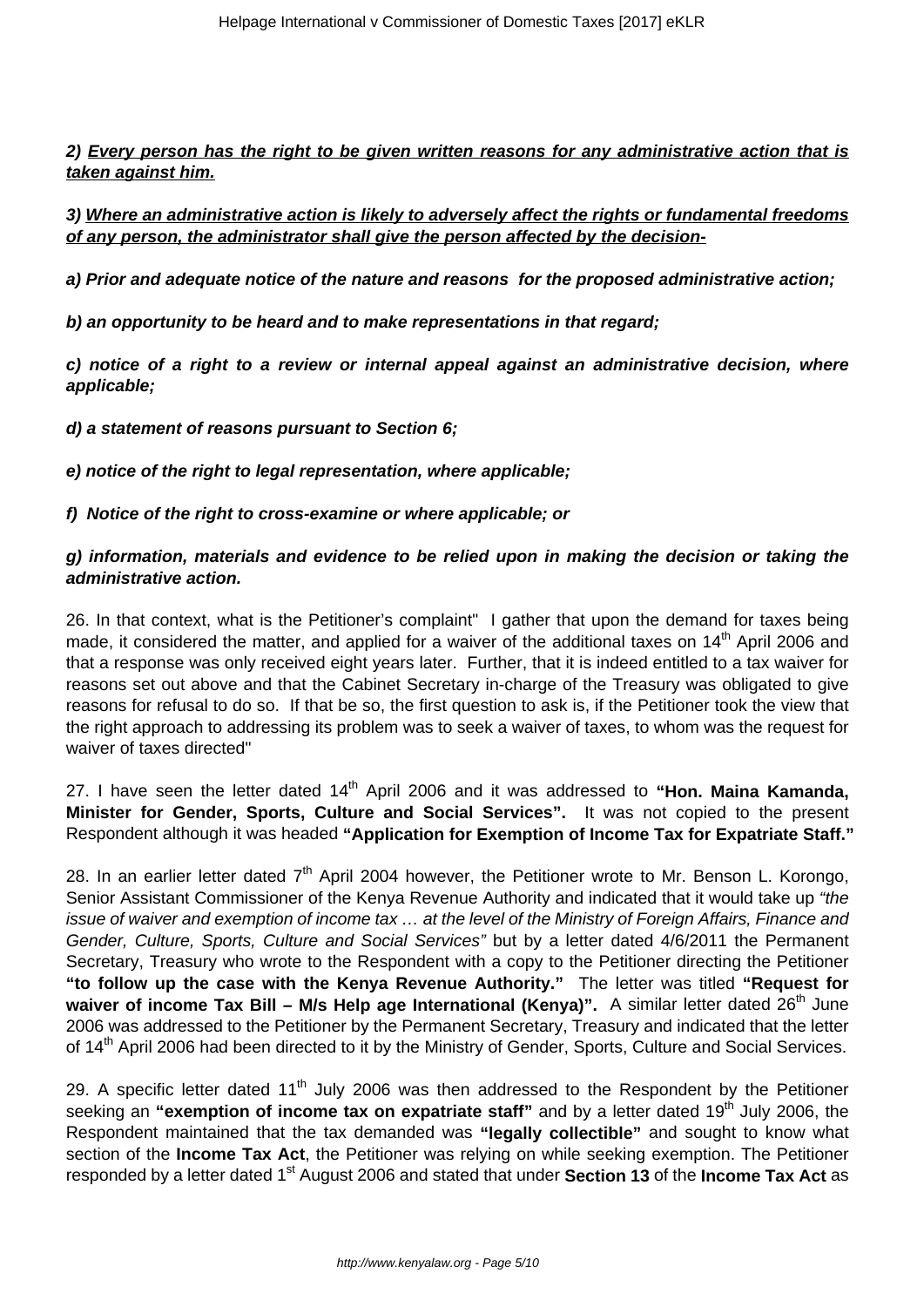read with **First Schedule Part 1** thereof, the Minister (in-charge of Finance) could grant exemption and under **Section 41** thereof, expatriate staff are subject to taxation only in their Country of nationality.

30. The issue seems to have rested for about eight years until a letter dated  $4<sup>th</sup>$  June 2014 was issued to the Petitioner's auditors, M/s Erastus & Co, by the Respondent demanding Kshs.33,052,4251.00 as outstanding taxes and by letter dated 4<sup>th</sup> June 2014, the Principal Secretary, National Treasury stated that the request for abandonment of tax by the Petitioner had been rejected and that all the **"outstanding tax of Kshs.17,151,150 owed by M/s Help age International is due and payable".** A further letter by the Respondent dated 4<sup>th</sup> July 2014 to the Petitioner went answered.

31. With that background in mind, two issues ought to be separated; the tax exemption granted to the Petitioner and the tax waiver/abandonment in respect of the three expatriate staff. The letter of 20<sup>th</sup> July 2004 from the Respondent only granted the Petitioner **"exemption status"** as an organisation and the Income Tax-Exemption Certificate on the record was clear in that regard.

32. As for the tax allegedly due and owing from the Petitioner on account of the three expatriates, since the audit that triggered the dispute, not once had the Respondent nor the Minister for Finance indicated that they had waived the same nor that the Respondent even had power to waive it. In any event, **Section 13(1)** of the **Income Tax Act** grants the Minister (now Cabinet Secretary) in-charge of the Treasury, the mandate to exempt any income derived from Kenya from taxation. Nowhere has the Petitioner indicated what law grants the Respondent that mandate and indeed the Petitioner appreciated that fact by writing to the Minister, Gender, Sports, Culture and Social Services who forwarded the said letter to the Minister then in-charge of the Treasury who later declined to grant the waiver or abandonment of tax.

33. But that is not the end of the matter because there is the question of delay in resolving the matter and also the issue of alleged legitimate expectation on the part of the Respondent that the matter had been resolved in its favour.

34. In that regard, I have shown above that the dispute started in 2004 but the Petitioner only sought assistance from the Treasury two years later. The correspondence between the Petitioner, the Treasury and the Respondent seemed to have stopped in 2006 and was revived seven years later in 2014.

35. No party explained the reason for that hiatus but in its letter of  $4<sup>th</sup>$  June 2014, the Kenya Revenue Authority stated partly as follows:

**"Reference is made to your letter dated 22nd April, 2014 and your client's letter from their head office dated 14th May, 2014.**

**Your tax computation and PAYE assessment for the year 2006 to 2008 has now been reviewed after establishing that the expatriates were not entitled to tax free remuneration.**

**The total tax resulting from the depth Audit is Kshs.40,835,283.00 as shown in the enclosed revised tax computation and the amended assessment.**

**You have only paid Kshs.2,400,00.00 and Kshs.5,382,858.00 totalling to Kshs.7,782,858.00 in respect of the in depth audit.**

**Please advise your client to settle the balance of outstanding taxes amounting to Kshs.33,052,425.00 immediately or otherwise we shall reinstate our earlier agency notice to the**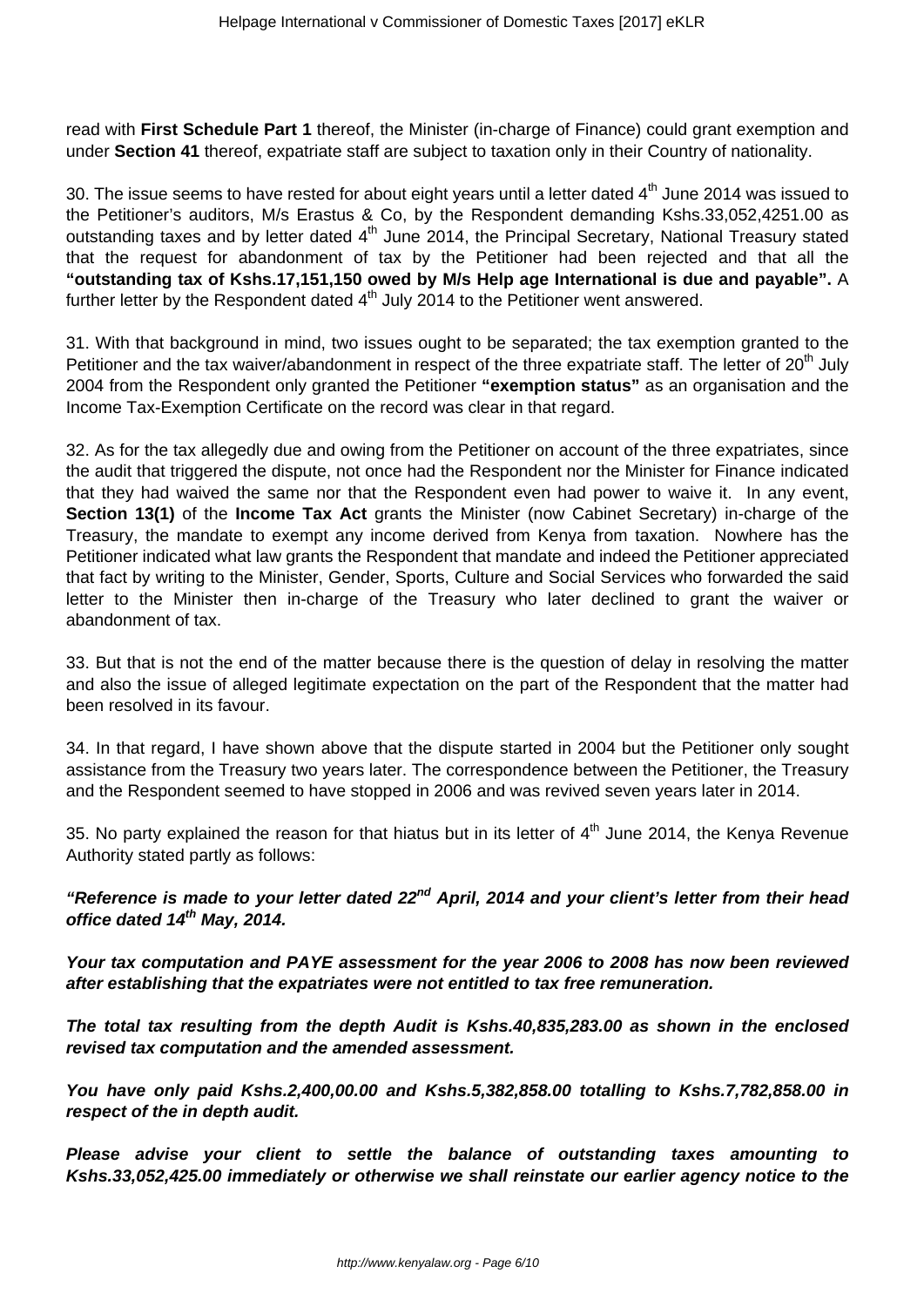## **client's bank account without further reference to yourselves**."

36. In the revised tax computation, it is apparently the figure of Kshs.17,151,150.00 first assessed in 2003 that had accumulated to Kshs.33,052,425.00 less payments made by the Petitioner. I can only reasonably surmise therefore that the silence on the part of the parties was because the Petitioner had accepted that the taxes were due and payable and had also made part payment thereof. As I indicated earlier, the Respondent never relented on its quest for payment of the taxes so far as I can see and the Cabinet Secretary not being a party to the Petition cannot have its conduct interrogated as no orders can be issued against a non-party.

37. In the circumstances, I am unable to state that the Respondent can solely bear any blame for delay in resolving the present dispute one way or the other neither can its decision in that regard be regarded as having been made with inordinate delay. I am also unable to find any violation of Article 47 of the Constitution as alleged.

38. As for legitimate expectation, if the Respondent never once gave the Petitioner any indication that the taxes were not payable, on what basis did it develop any such expectation" I agree with Counsel for the Respondent therefore that there is absolutely no basis for the claim on legitimate expectation.

39. Having so held, the Petitioner also made reference to **Sections 37, 72D** and **94** of the **Income Tax** Act as being relevant to its case.

40. For avoidance of doubt, they provide as follows:

"**37**

**(1) An employer paying emoluments to an employee shall deduct therefrom, and account for tax thereon, to such extent and in such manner as may be prescribed.**

**(2) If an employer paying emoluments to an employee fails-**

**(a) To deduct tax thereon;**

**(b) To account for tax deducted thereon; or**

**(c) To supply the Commissioner with a certificate provided by rules prescribing the certificate, the Commissioner may impose a penalty equal to twenty-five percent of the amount of tax involved or ten thousand shillings whichever is greater and the provisions of this Act relating to the collection and recovery of tax shall also apply to the collection and recovery of the penalty as if it were tax due from the employer; provided that, instead of the Commissioner imposing a penalty under this subsection, a prosecution may be instituted for an offence under section 109(1)(j).**

**(3) The Commissioner may remit the whole or part of any penalty imposed under this section up to a maximum of five hundred thousand shillings per employer per annum: provided that –**

**(a) The Commissioner may remit any amount of penalty in excess of five hundred thousand shillings per employer per annum with the prior written approval of the Minister; and** 

**(b) The Commissioner shall make a quarterly report of the Minister of all penalties remitted**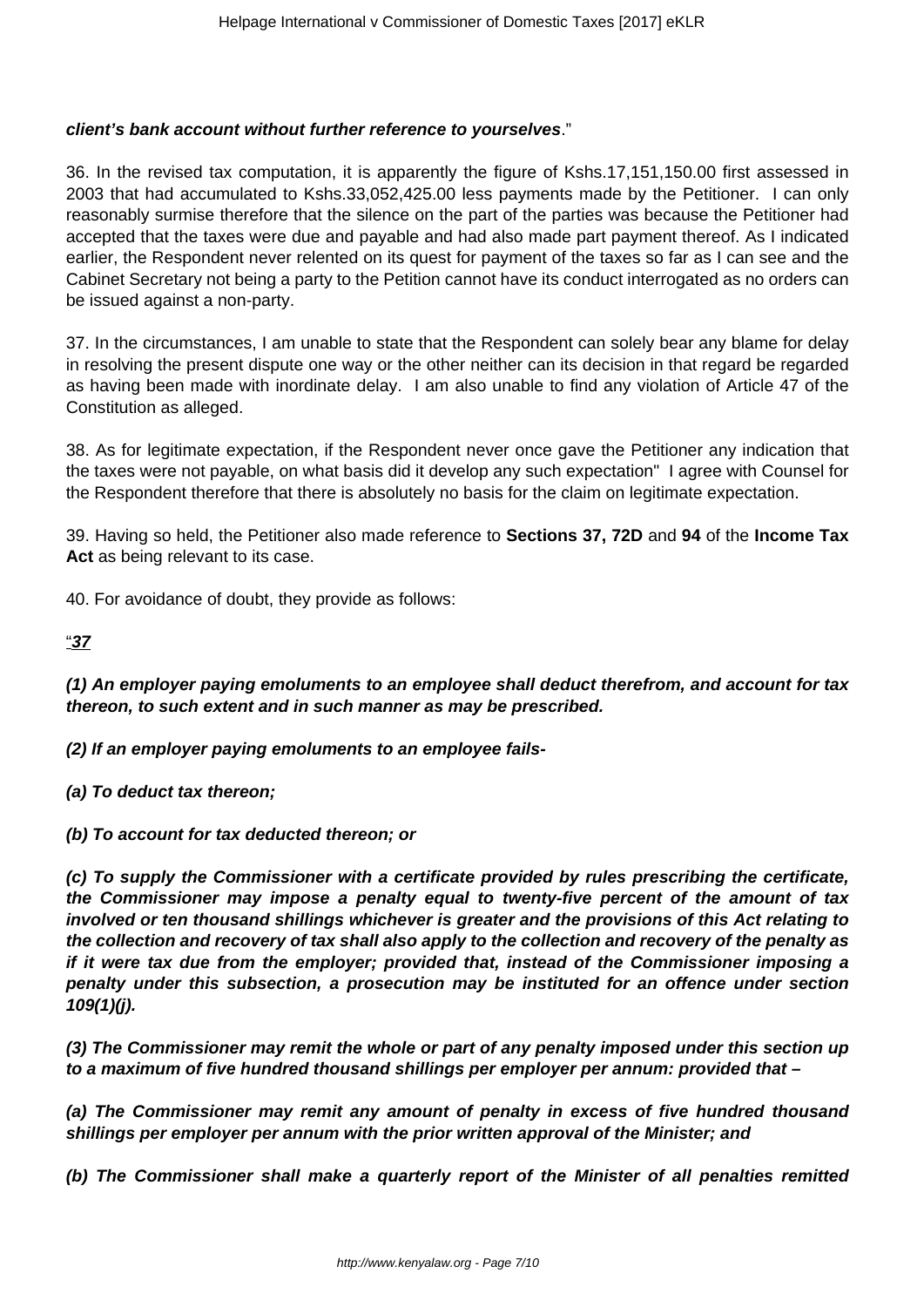**during the quarter.**

**(4) Tax deducted under this Section from the emoluments of an employee shall be deemed to have been paid by that employee and shall be set off for the purposes of collection against tax charged on that employee in respect of those emoluments in an assessment for the year of income in which those emoluments are received.**

**(5) Where a person who is required under this Section to deduct tax fails to remit the amount of any deduction to such person as the Commissioner may direct within the time limit specified in rules made under Section 130, the provisions of this Act relating to the collection and recovery of tax, and the payment of interest thereon, shall apply to the collection and recovery of that amount as if it were tax due and payable by that person, the due date for the payment of which is the date specified in rules made under Section 130 by which that amount should have been remitted to the payee.**

**(6) An employer aggrieved by the imposition by the Commissioner of a penalty under this Section may appeal against such imposition to the local committee within thirty days after the date of service of the notice of the imposition; provided that-**

**(i) The employer shall, prior to making the appeal, pay all the tax due and the penalty imposed under this Section; and**

**(ii) The appeal shall be limited to the determination of the question as to whether the employer has complied with the provisions of this Act and any regulations made thereunder relating to the deduction of tax from the emoluments of employees.**

**(7) Subject to subsection (6) the provisions of this Act relating to appeals to local committees shall apply mutatis mutandis to appeals under this Section."**

**72D**

**Where any amount of tax remains unpaid after the due date a penalty of twenty percent shall immediately become due and payable. Provided that, in the case where the instalment penalty under Section 72C applies, the penalty under this Section shall not apply except to the extent that any such instalment penalty has not been paid by the due date for the self-assessment of tax under Section 52B."**

## **94**

**(1) In addition to the penalty payable under Section 72D, a late payment interest of two per cent per month or part thereof shall be charged on the amount, including the penalty remaining unpaid for more than one month after the due date until the full amount is recovered.**

**(2) The penalty under Section 72, 72B, 72C and 72D and late payment interest charged under this Section shall, for the purpose of the provisions of this Act relating to the collection and recovery of tax, be deemed to be tax.**

**(3) For purpose of computing interest on unpaid tax, with respect to tax due and owing for the year of income commencing on or after the 1st January, 1992, the due date for the tax charged in an assessment shall be the last date as provided in Sections 52B, 92 and 92A irrespective of the**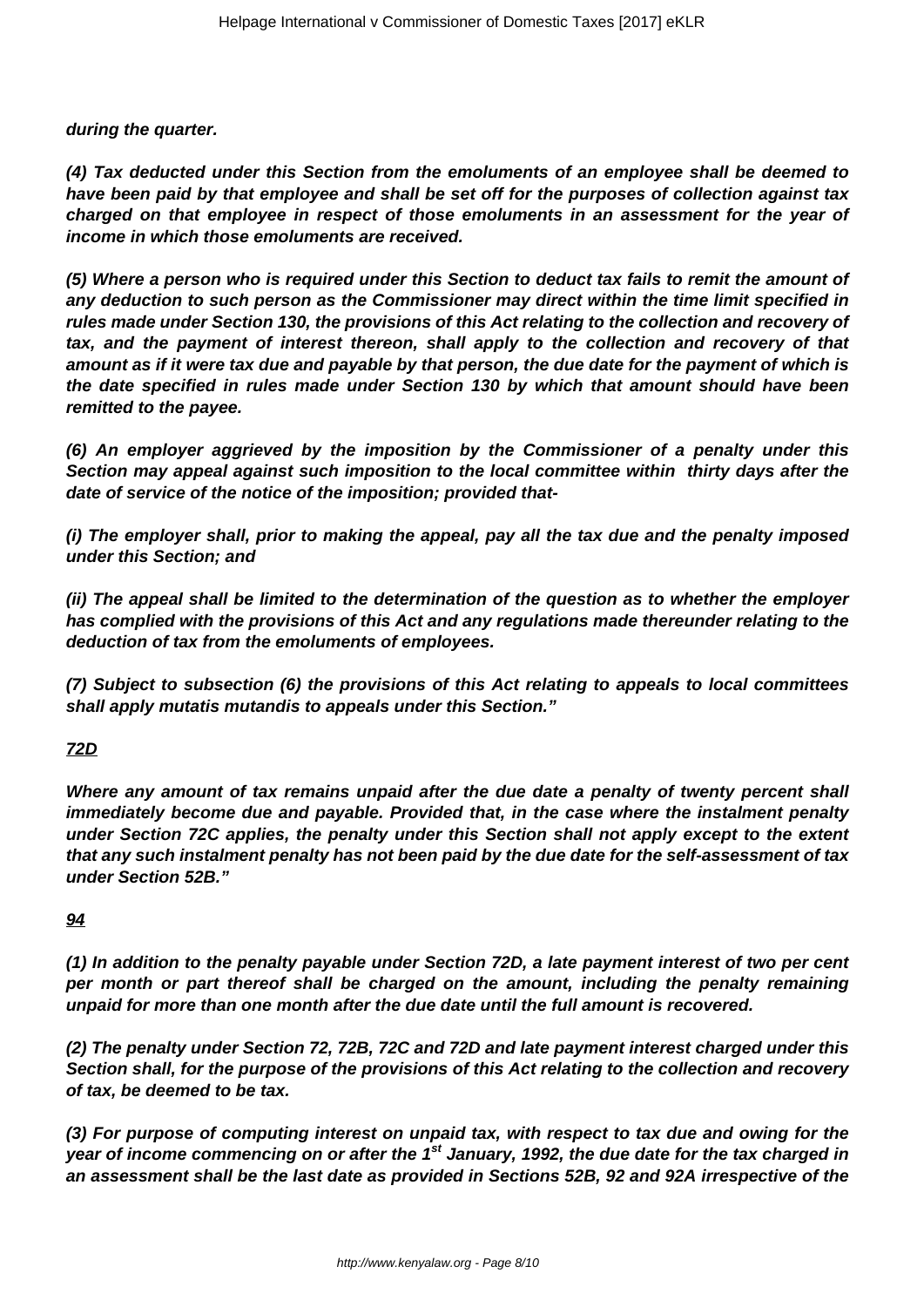**fact that such as assessment may be stood over on account of an objection or an appeal.**

**(4) The Commissioner may remit the whole or part of any penalty or late payment interest or both such penalty or and interest charged under Section 72D up to maximum of five hundred thousand shillings each per person per annum: provided that-**

**(a) The Commissioner may remit any amount of penalty or late payment interest in excess of five hundred thousand shillings with the prior written approval of the Minister; and** 

## **(b) The Commissioner shall make a quarterly report to the Minister of all penalties and late payment interest remitted during that quarter."**

41. **Sections, 72D and 94** as can be seen above have since been repealed, but they previously provided for penalties and interest payable on late remittances of taxes due while **Section 37** presently relates to relief because of doubt or difficulty in recovery of tax but with respect to the Petitioner, I see no merit in any of the submissions lamely made with regard to the above Sections. The invocation of the above Sections are an afterthought and for the last 13 years, the only issues that it raised were that:

i) The tax in issue was not payable as it was based on income or a benefit that was not taxable and;

ii) Even if it was taxable, it ought to be waived as the Petitioner deals with the welfare of other persons and may not have the money to pay it.

42. The tax due was never in doubt and there was certainly no difficulty on the part of the Respondent in recovering it because as can be seen, the Petitioner even made part payment of the same.

43. As regards penalties and interest on the tax, that is a matter of computation and there are enough safeguards in the **Income Tax Act** including appeals to manage any dispute thereon. Save for an attempt at tax waiver/abandonment, the Petitioner has not in any way attempted to channel its grievances that way.

44. Lastly, while **Article 35** (on right to access information), **40** (on right to property) and **Article 50** (right to a fair hearing) were all pleaded, I did not find sufficient material evidence to enable me delve into those issues. Suffice it to say however that only the right to property remotely relates to this matter but even then payment of taxes lawfully done cannot be a violation of that right under **Article 40** of the **Constitution.**

45. Further to the above, the Petitioner invoked **Article 57** of the **Constitution** on the rights of the elderly as having been breached. However, the fact that it deals with matters affecting the elderly does not oust its obligation to pay relevant taxes. It has already benefited from tax exemption because of the work that it does but PAYE tax has nothing to do with its institutional status.

## **Conclusion**

46. While the work that the Petitioner is doing is certainly commendable, the obligation to pay taxes in relevant circumstances cannot be wished away. In this case, I decline the invitation to determine whether the initial tax assessment was lawful or not. I say so because the Petitioner by letter and conduct accepted liability for those taxes and the fact that its prayer for a waiver or abandonment was rejected, is no ground to argue that the taxes were not due. To the contrary, that is a ground for admission of liability. It even paid the same partly and its inability to pay now is no excuse to approach